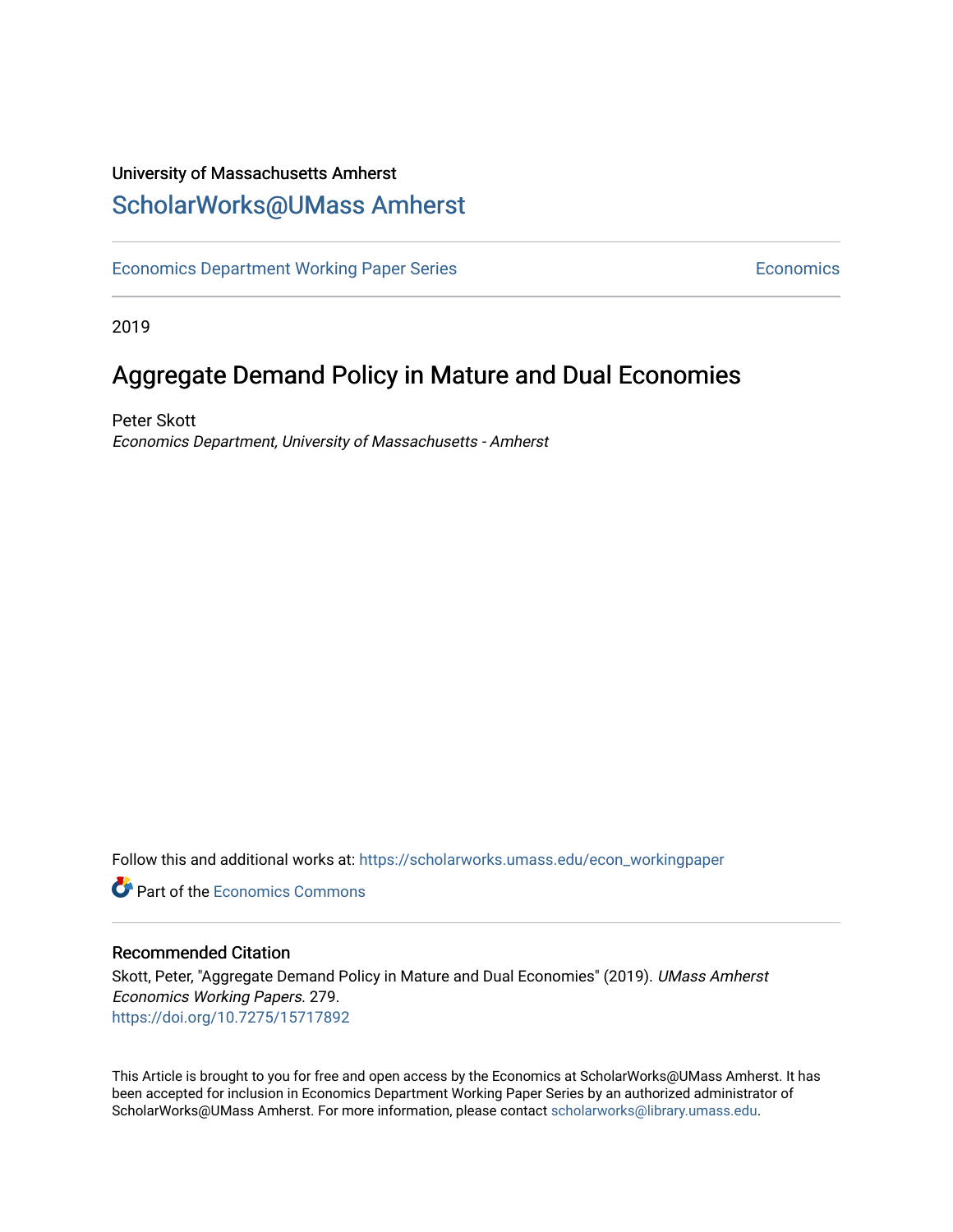# Aggregate demand policy in mature and dual economies

Peter Skott<sup>†</sup>

September 18, 2019

#### Abstract

Aggregate demand is important, both in the short and the long run, but a basic distinction must be made between dual and mature economies. Mature economies may suffer from a structural aggregate problem ('secular stagnation'): full-employment growth may be impossible in the absence of sustained Öscal stimulus. Dual economies with high levels of open or hidden unemployment, by contrast, do not face long-run structural aggregate demand problems. They require public investment in key areas, including education and infrastructure, but the key problems concern the composition of demand and the need to expand the modern sector. These economies face structural transformation problems.

## 1 Introduction

The possibility of 'secular stagnation' in the US and other advanced economies gained renewed attention during the 'great recession'. Emerging economies have also experienced problems recently. Many Latin American countries have seen a reversal of fortunes, and China may face the prospect of slower economic growth. The analysis of these long-run growth issues must, I shall argue, consider the supply side as well as aggregate demand. Supply and demand factors interact, and policy recommendations that make sense for advanced economies may cause great harm if applied to emerging economies.

Aggregate demand policy is important, both in the short and the long run. There is a basic distinction, however, between labor-constrained mature

Early versions of this paper have been presented at a conference in honor of Amit Bhaduri at the University of Massachusetts Amherst in March 2019 and in lectures and workshops at IPEA (Brasilia), the Federal University of Rio de Janeiro (UFRJ), the University of Sao Paulo (USP) and the Federal University of Minais Gerais (UFMG). I wish to thank Jose Luis Oreiro, Gilberto Lima, Adam Aboobaker, and participants in these meetings for helpful comments and suggestions.

<sup>&</sup>lt;sup>†</sup>University of Massachusetts Amherst and Aalborg University. Mailing address: Department of Economics, University of Massachusetts Amherst, Crotty Hall, 412 N. Pleasant St., Amherst, MA 01002. Email: pskott@econs.umass.edu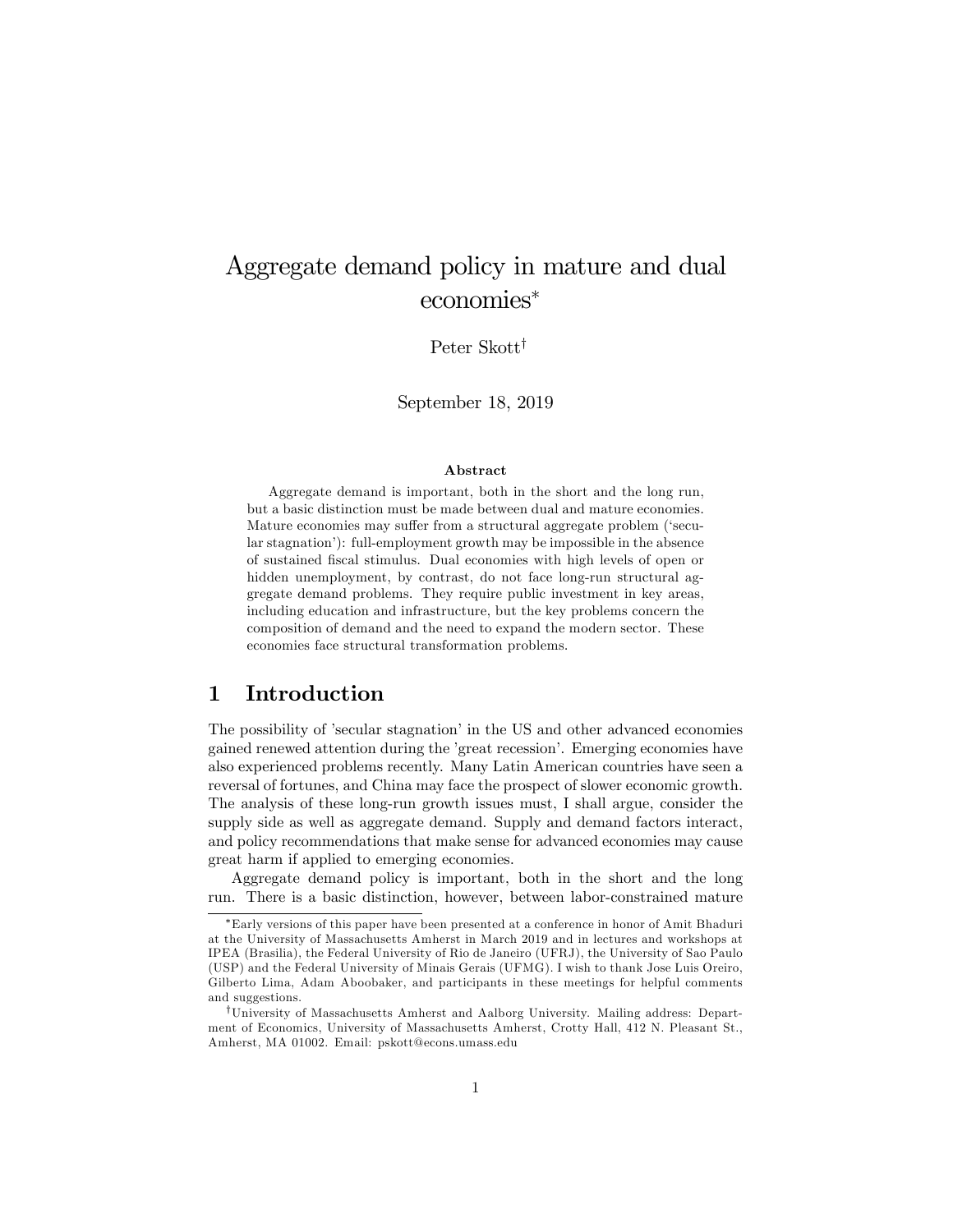economies and capital-constrained dual economies. Mature economies may suffer from a structural aggregate problem (secular stagnation): full-employment growth may be impossible in the absence of sustained Öscal stimulus. Dual economies with high levels of open or hidden unemployment, by contrast, do not face long-run structural aggregate demand problems. They require public investment in key areas, including education and infrastructure, but the key problems concern the composition of demand and the need to expand the modern sector. These economies face structural transformation problems.

Section 2 outlines a simple one-sector framework for analyzing steady growth. Section 3 discusses the application of the framework to mature economies. The challenges and policy priorities in dual economies are analyzed in section 4. Section 5 offers a few concluding remarks.

## 2 Goods market equilibrium and the warranted growth rate

In line with most post-Keynesian growth models, I assume a Leontief production function

$$
Y = \min\{\sigma K, \lambda L\}
$$

The fixed coefficients may be the  $ex\text{-}post$  reflection of a choice of technique. The choice of technique could be determined by the rate of interest (the cost of finance) which in turn could be set by policy makers. The maximization of consumption per efficiency unit of labor in a Solow model with perfect competition, for instance, requires that the capital intensity be consistent with the 'golden rule: the rate of return on capital must be equal to the rate of growth.

The golden rule and the assumptions behind the Solow model may not be appealing, but the existence of a policy target for the interest rate does not depend on a neoclassical production function with smooth substitution. The set of available techniques can be specified more generally, and the existence of a choice of technique is consistent with the insights from the Cambridge capital controversy, including reswitching and capital reversing. Indeed, the choice-oftechnique argument is in line with Sraffa's  $(1960, p. 33)$  suggestion that the rate of profits "can well be determined from outside the system of production, in particular by the level of the money rate of interest". More importantly for the purposes of this paper, a policy-determined real rate of interest (and an associated choice of technique) is consistent with Lerner's principle of functional finance (cf. footnote 7 below).

My concern in this paper is with long-run growth and, disregarding short-run lags, I take consumption to be a linearly homogeneous function of disposable income and wealth.<sup>1</sup> With this assumption, the goods market equilibrium condition for a closed economy can be written

$$
Y = C(Y - T, W) + I + G \tag{1}
$$

<sup>&</sup>lt;sup>1</sup>The specification has empirical support; e.g. Hendry and Muellbauer (2018).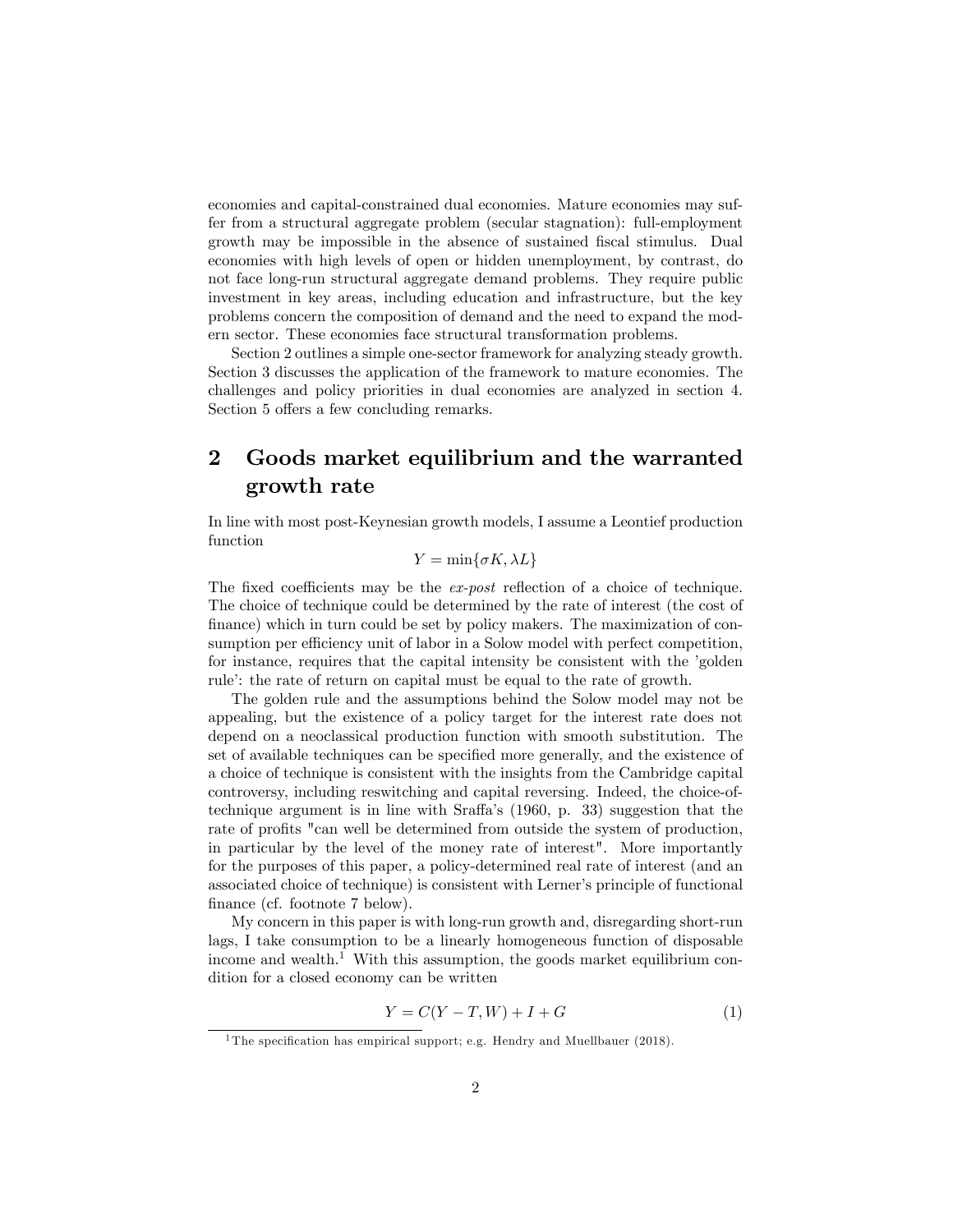Y, C, I and G denote output, consumption, investment and government spending on goods and services. T is taxes net of transfers, where transfers include interest payments on the public debt; W is private sector wealth.

Dividing through by  $Y$  we have

$$
1 = \frac{C(Y^{D}, W)}{Y} + \frac{I}{K} \frac{K}{Y} + \frac{G}{Y}
$$
  
=  $f(t, w) + (g + \delta) \frac{K}{Y} + \gamma$ ;  $f_t < 0, f_w > 0$  (2)

where  $q, \delta, \gamma, t$  and w denote the growth rate, the rate of depreciation, the share of government spending in output  $(G/Y)$ , the share of taxes net of transfers  $(T/Y)$ , and the ratio of private wealth to income  $(W/Y)$ . For simplicity, I take private wealth to be the sum of fixed capital and government debt, that is,<sup>2</sup>

$$
w = \frac{K + B}{Y}
$$

By assumption the choice of technique  $-$  the technically determined maximum output-capital ratio  $\sigma$  – is given. The actual output capital ratio is determined by the choice of technique and the utilization rate of capital, u. I shall assume that in steady growth the utilization rate will be at the desired level,  $u = u<sup>d</sup>$ . This desired level will be determined by structural characteristics and may change as the result of changes in, for instance, the degree of product market competition or the volatility of Örm-level demand. For present purposes, however, there is no harm in taking the desired rate of utilization as constant.<sup>3</sup> With these assumptions, the capital-output ratio in steady growth is given,  $K/Y = (\sigma u^d)^{-1} = \nu$ , and equation (2) describes a tradeoff between the rate of accumulation  $g$  and the share of private plus public consumption in income  $(f(t, w) + \gamma)$ .

The tradeoff corresponds to the well-known consumption-growth frontier in classical economics. But the interpretation of the tradeoff is Harrodian: equation  $(2)$  defines a warranted rate of growth, q. This warranted growth rate need not be equal to the natural growth rate (the growth rate of the labor supply in efficiency units, taking into account labor saving technical change). The warranted growth path, second, is likely to be unstable: the economy does not automatically converge to the warranted path.

The implications of the general framework in this section depends on the supply side, and I consider two stylized cases: mature economies and dual economies.

<sup>&</sup>lt;sup>2</sup>In a corporate economy household wealth takes the form of financial assets, including equity and corporate bonds, rather than direct ownership of fixed capital. The analysis is extended in this direction by Ryoo and Skott (2013).

 $3$ This Harrodian assumption differs from Kaleckian specifications. Amit Bhaduri's work with Steve Marglin has been foundational for the Kaleckian literature on growth and distribution (Bhaduri and Marglin 1990, Marglin and Bhaduri 1990). I have found Bhaduriís contributions on this and other issues to be consistently inspiring and thought provoking, even if at times I have taken different positions.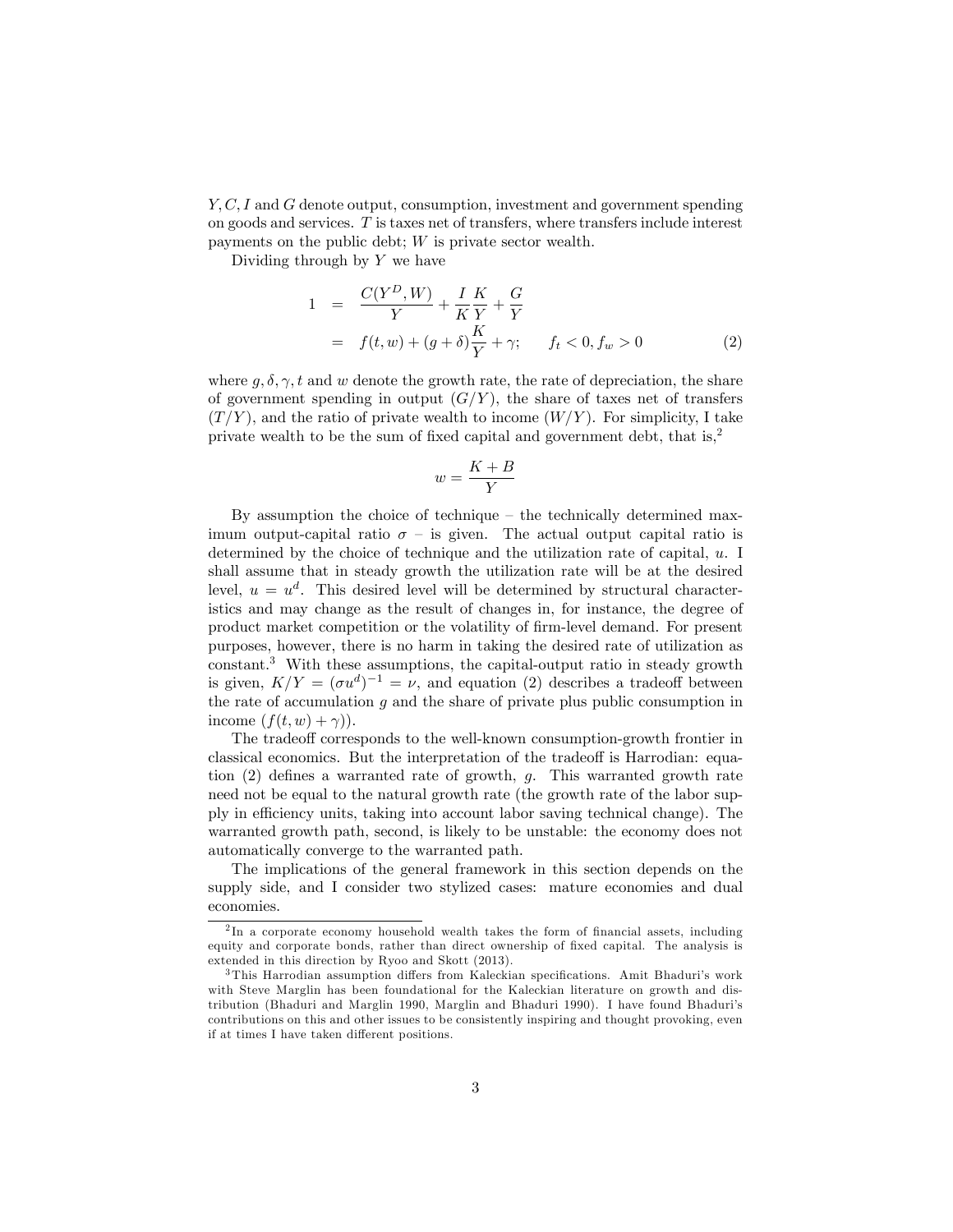## 3 Mature economies

The capital stock is large relative to the labor supply in a mature economy, and long-run economic growth is constrained by the growth rate of the labor supply in efficiency units.

To avoid misunderstanding it should be stressed, first, that a mature economy need not have 'full employment'. An economy is mature if fast growth rates of aggregate demand would create labor constraints within a relatively short period. The USA, Japan and most west European countries are mature in this sense: Chinese style growth rates of 10 percent a year would lead to overheating and labor shortages within a few years. Thus, an economy with 5, 10 or 15 percent unemployment can be mature, even taking into account discouraged workers and the limitations of the official unemployment rate as a measure of labor market conditions in these economies. In some economies, however, the o¢ cial unemployment rate is meaningless as an indicator of labor constraints on economic growth. An example is India whose official unemployment rate stands at less than 4 percent. This official rate is pretty meaningless; the expansion of the modern sector in India is not held back by labor constraints.

The notion of maturity, second, does not require an exogenous growth rate of the labor supply in efficiency units. The natural growth rate may respond to labor shortages, both because of induced technical change as firms search for labor saving innovations and because in open economies high employment rates may soften the attitudes of policy makers and the electorate towards immigration. This endogeneity is compatible with maturity. Long-run labor constraints are relevant  $-\text{ even with an endogenous natural growth rate } - \text{ as long as the nat-}$ ural rate has an upper limit and does not adjust fully to any possible increase in the growth rate of aggregate demand.<sup>4</sup>

Extensions of the model that include endogeneity of the natural rate do not change the qualitative argument, and to simplify the exposition I shall take the natural growth rate  $n -$  the growth rate that is required to maintain a constant, target rate of employment  $-$  as given. For convenience the target rate of employment will be referred to simply as 'full employment'.

Now consider the equilibrium condition for the goods market in a mature economy. With a constant capital output ratio,  $K/Y = \nu$ , the accumulation rate g must be equal to the growth rate of output. Thus, full-employment growth requires that  $g = n$ , and the share of public and private consumption must take a particular value:

$$
\frac{C+G}{Y} = f(t, w) + \gamma = 1 - (n+\delta)\nu
$$
\n(3)

 $4$ Maturity in this sense excludes specifications like the one in Dutt (2006). Dutt assumes that the growth rate of the growth rate of labor productivity depends on the employment rate. This assumption implies that productivity growth becomes perfectly elastic in the long run. There is no upper bound on productivity growth and no long-run supply constraints from the labor market. The US or the European economies can achieve long-run growth rates of 5, 10 or 20 percent annually without encountering labor constraints.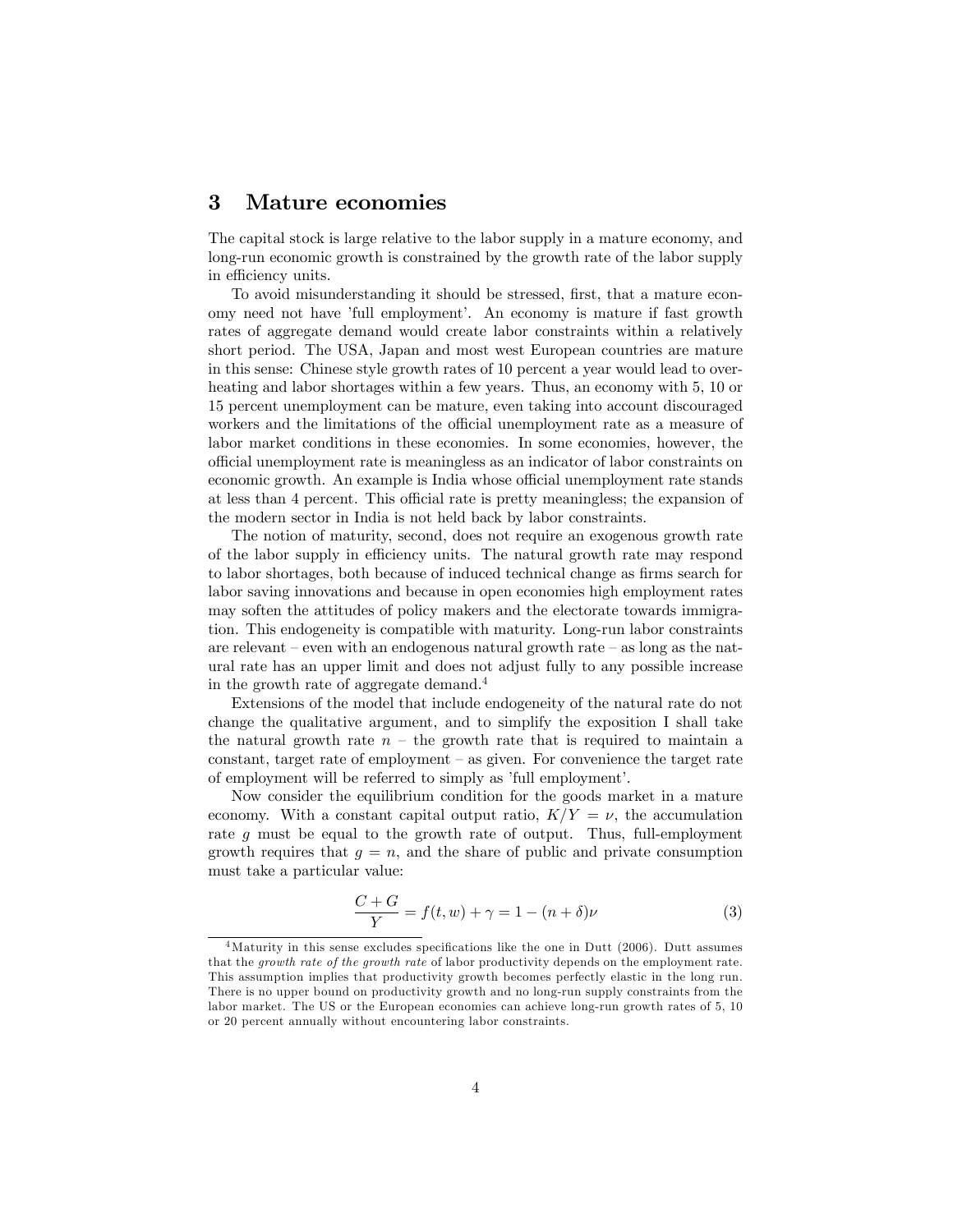The size of the public sector  $-\theta$  the share of government consumption in income  $(\gamma)$  – is contentious: people differ widely in their views on the role of government and the appropriate share of government spending in GDP. Arguably, however, the exigencies of demand management should not be decisive in the determination of the levels of spending on government programs. I therefore take  $\gamma$  as exogenous.<sup>5</sup>

Taking  $\gamma$  as given, equation (3) – the condition for full-employment growth – must be satisfied through adjustments in private consumption. The ratio of private sector wealth to potential output  $(w)$  is predetermined in the short run and, having pinned down  $n, \delta, \nu$  and  $\gamma$ , there is only one free variable, the share of taxes in income. Thus, equation (3) determines a full-employment trajectory for the tax rate t. Government debt and household wealth ( $\omega =$  $\nu + b$ ) change endogenously over time, and the tax rate associated with fullemployment growth therefore will be time-varying too.

Intuitively, consumption  $\overline{\phantom{a}}$  private or public  $\overline{\phantom{a}}$  must fill the gap between fullemployment output and investment. This gap can be large when low natural rates of growth limit the need for additional capital capacity: if the private saving rate is high and the government runs a balanced budget, the warranted growth rate may exceed the natural growth rate. When this happens, the economy faces ëstructural aggregate demand problemsí or, using Hansenís (1939) terminology, 'secular stagnation'.<sup>6</sup>

Secular stagnation calls for fiscal policy along the lines suggested by Lerner's principle of functional finance.<sup>7</sup> Private saving rates that are excessive in relation to the natural growth rate can be countered by a reduction in taxes and an increase in the government deficit (which raises consumption and reduces

 $7$ The principle of functional finance

"prescribes, first, the adjustment of total spending (by everybody in the economy, including the government) in order to eliminate both unemployment and inflation  $\ldots$ ; second, the adjustment of public holdings of money and of government bonds, by government borrowing or debt repayment, in order to achieve the rate of interest which results in the most desirable level of investment; and, third, the printing, hoarding or destruction of money as needed for carrying out the first two parts of the program." (Lerner 1943, p. 41)

The setting of interest rates to achieve a "desirable level of investment" in the short run translates into choosing a desirable capital-output ratio in the long run. By assumption, fiscal policy is designed to keep output at the level associated with full employment, and  $I/Y = (I/K)K/Y - (n+\delta)(K/Y)$ . Thus, choosing the investment-output ratio corresponds to choosing the capital-output ratio in the long run.

<sup>&</sup>lt;sup>5</sup>This argument does not rule out changes in the timing of government spending to counteract recessions or serious overheating of the economy. Uncertainty, lack of information, and lags of all kinds complicate stabilization policy. The lags and inflexibilities may be particularly severe for fiscal policy, at least in the US; many European economies with parliamentary systems have greater áexibility. Ryoo and Skott (2017) analyze the stabilization of a Harrodian economy using fiscal and monetary policy; see also Franke (2018).

 $6$ Recently, Summers (2013, 2015) has generated widespread interest in the possibility of secular stagnation; Krugman (1998) raised similar issues for Japan.

Outside the mainstream, structural aggregate demand problems have been discussed by, among others, Godley (1999), Wray (2000), Skott (2001), Palley (2002) and Nakatani and Skott (2007).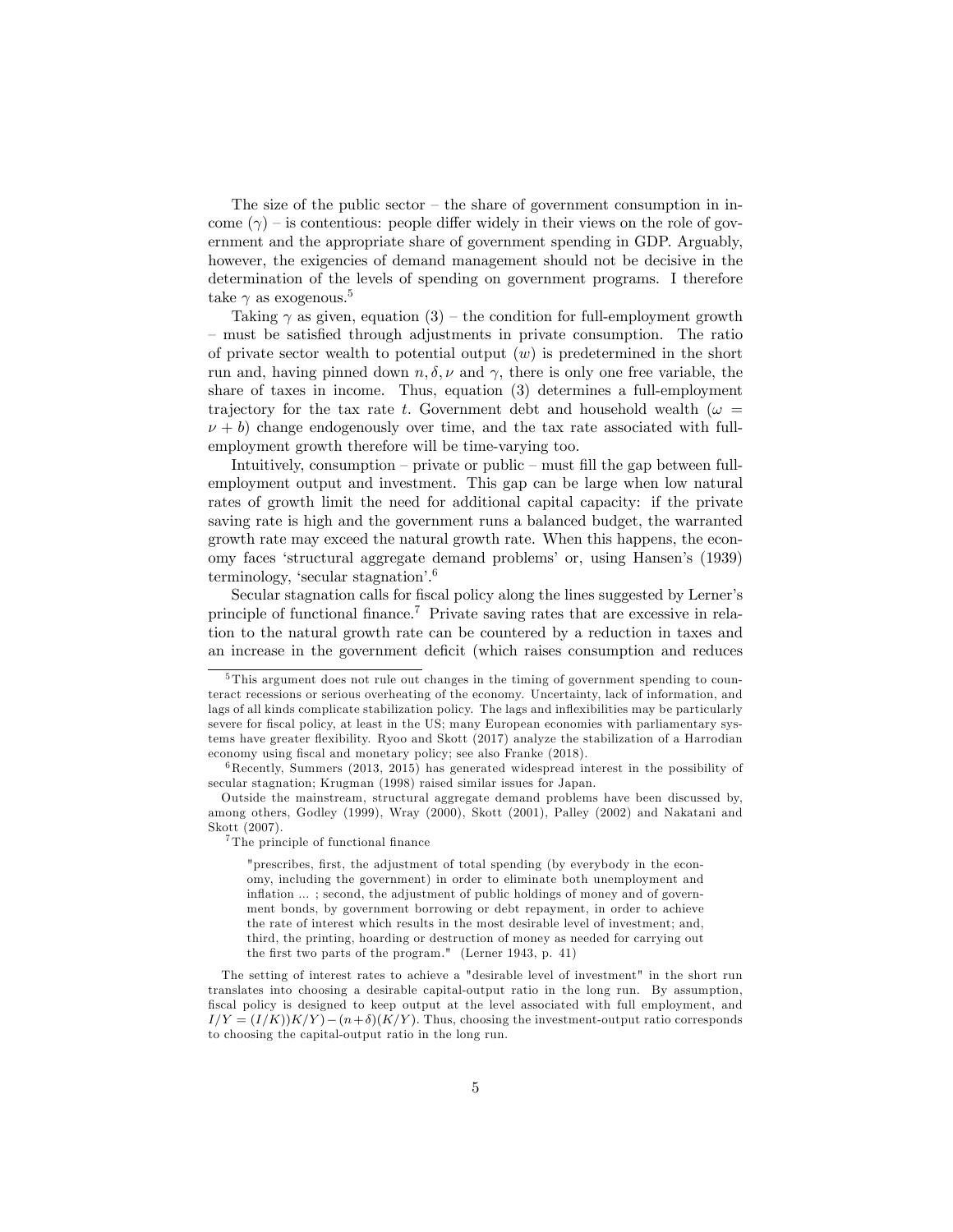the aggregate saving rate). Analogously, private saving rates that are too low relative to the natural growth rate call for contractionary policies (which raise the aggregate saving rate).

The use of fiscal policy to counteract long-run aggregate demand problems raise questions of 'debt sustainability'. Countless exercises have addressed the sustainability question by looking at the implications of exogenously specified paths of primary deficits and aggregate output (e.g. Chalk 2000). Exercises of this kind represent a peculiar approach to policy. If it is taken for granted a priori that output will follow some exogenous trajectory of 'potential output', then by assumption there is no need for fiscal policy. And if one abandons the exogenous output trajectory, why would anyone want to maintain a constant ratio of primary deficits to GDP? Arbitrary policies rarely bring great results. If fiscal policy is used sensibly in accordance with *'functional finance'*, primary deficits will not be independent of movements in private-sector demand. On the contrary, fiscal policy must be adjusted continuously to keep aggregate demand growing at a rate that is consistent with full employment and price stability. The sustainability analysis should consider sensible policies of this kind.

Continuous adjustments of the tax rate t to satisfy equation  $(3)$  generate dynamic trajectories for government debt and private wealth. Taxes T are net of transfers, and transfers are defined in equation (1) to include interest payments on the public debt. Thus, at each moment the change in government debt is given by

$$
\dot{B} = G - T = (\gamma - t)Y
$$

$$
\dot{b} = \gamma - t - nb
$$
(4)

or

where  $b = B/Y$  is the debt-GDP ratio and the tax rate t is determined by equation (3). The tax rate depends on the wealth ratio w, and we have  $w =$  $\nu + b$ . Substituting the solution for the tax rate into equation (4), we get a onedimensional differential equation to determine the dynamics of the debt ratio b.

The precise implications for public debt depend on the specification of consumption behavior. The qualitative properties are quite robust, however:<sup>8</sup>

• A fiscal policy based on functional finance produces strong stabilizing effects on the debt-income ratio. As debt increases, households' wealth and interest income both increase. Consequently, private consumption demand will tend to rise, fiscal policy needs to be tightened, and the debt ratio ceases to grow. These stabilizing feedback effects produce a stable stationary solution for the debt ratio,  $b \to b^* < \infty$ .

This result addresses the long-run sustainability question: low growth rates of potential output necessitate expansionary policy if secular stagnation is to be avoided. But the debt ratio need not explode.

<sup>8</sup>Ryoo and Skott (2013) consider a stock-áow consistent Keynesian model; Skott and Ryoo  $(2014)$  analyze a standard OLG models, and Skott and Ryoo  $(2017)$  a modified *Keynesian* OLG modelí; Skott (2016a, 2016b) discuss the main Öndings in greater detail. An earlier paper by Schlicht (2006) derived some of the results using a traditional Keynesian model.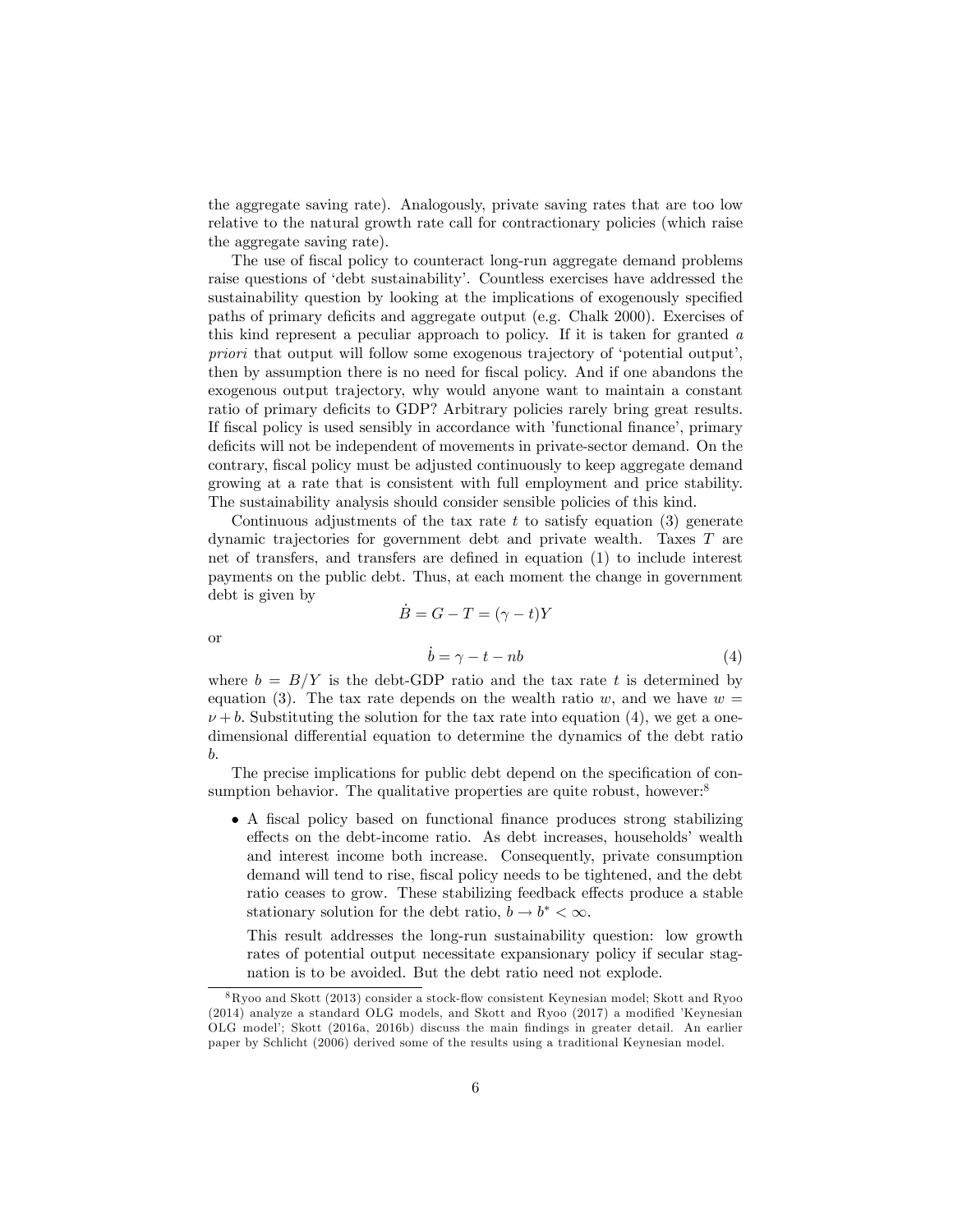• High natural rates of growth are associated with low long-run values of the debt ratio  $b^*$ , and the causal link unambiguously runs from growth to debt.

This result has obvious implications for the interpretation of negative correlations between debt ratios and the rate of growth. The influential study by Reinhart and Rogoff (2010) contained elementary spreadsheet errors, but a negative correlation can still be found in the data (albeit in a much milder form) after correction of these errors. Correlation, however, is not causation, and the model shows that we should expect a causal effect from low growth to high debt. In the model, the high debt unambiguously represents an effect, not a cause of low growth. $9$  A less expansionary policy would not raise the rate of economic growth but lead to secular stagnation.

 $\bullet$  The long-run debt ratio  $b^*$  depends on the structure of taxation. Taxing low income households with a high marginal consumption rate produces a high debt ratio; taxing high income households with a low marginal consumption rate produces a low debt ratio.

This result has implications, inter alia, for the recent Trump tax reform in the US. Other aspects of the reform  $\overline{\phantom{a}}$  including its direct implications for  $inequality - may be much more significant, but the reform implies that the$ long-run debt ratio will increase as the relative tax burden shifts from the rich towards low and middle income households. The short-run increase in deficits and public debt following the tax cuts will not be reversed in the long run, if full employment is to be maintained.

 Paradoxically, high levels of government consumption produce low debt ratios in the long run.

This result has implications for austerity policies which aim to reduce public debt by cutting government consumption. These policies can have – and have had – devastating short and medium run economic and social consequences, and the political fallout has included the rise of right-wing nationalism. The analysis shows that in the long run, the policies will also fail on their own terms in economies with a structural demand problem: a return to full employment will require an increase in the debt ratio if the share of government consumption in income has been reduced.

Clearly fiscal policy does not always follow a pure functional finance prescrip- $\tau$  tion  $\sim$  European austerity policy after the financial crisis is an obvious example. But real-world policies often amount to a kind of 'impure functional finance'. It is no coincidence that Japanese public debt rose rapidly from the early 1990s or that the US implemented a fiscal stimulus package in 2009. The analysis of 'pure functional finance' therefore has real-world relevance. It is of descriptive interest because of automatic Öscal stabilizers and because policy makers facing

 $9A$  number of studies, including Ash et al. (2017), find evidence that slow growth tends to precede the rise in debt. It is difficult, however, to establish causal links between debt and growth from purely empirical methods. Theory is needed to help sort out long-run causation.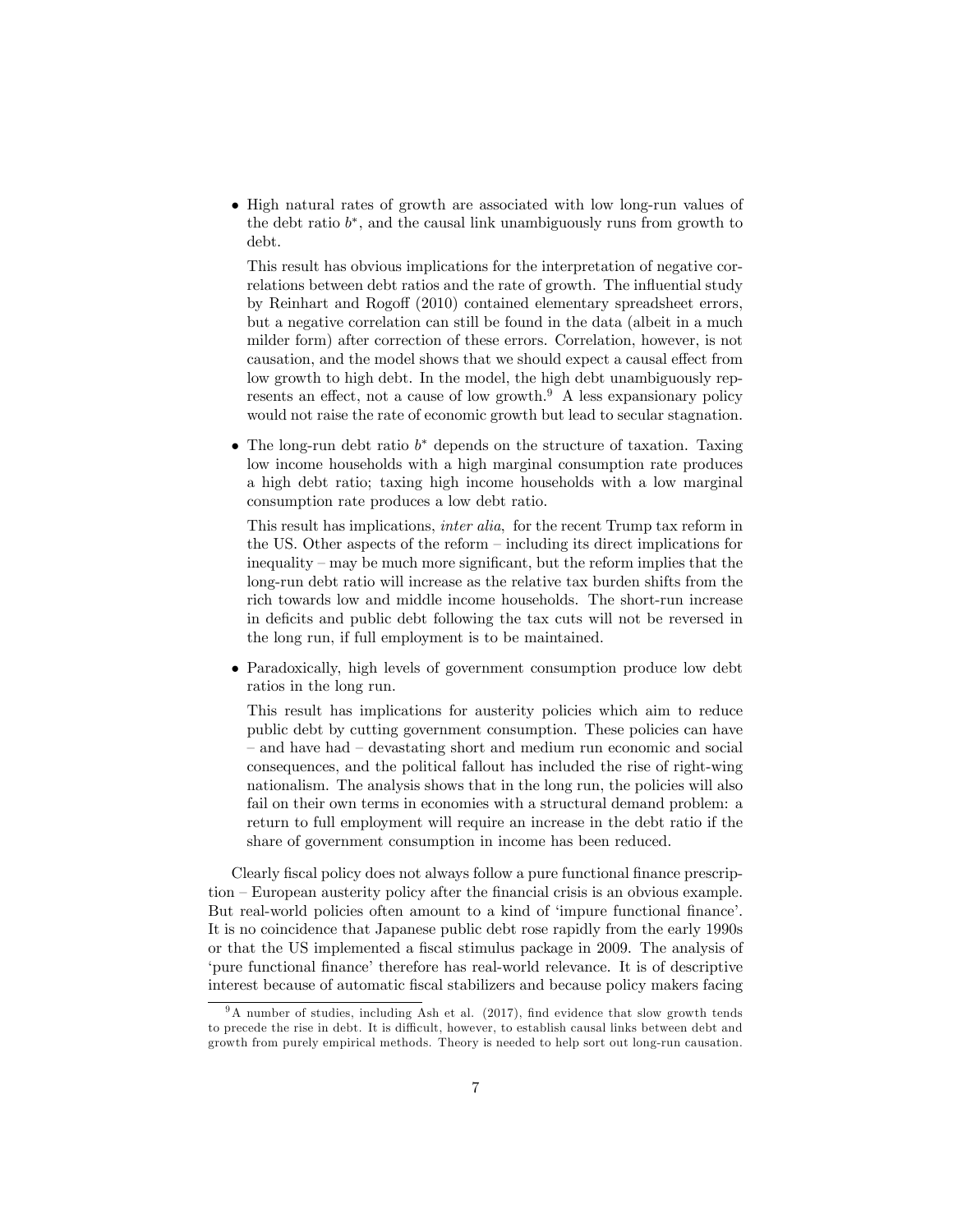high unemployment will be pulled towards expansionary discretionary policies. It is of prescriptive interest because it shows that fears of 'debt unsustainabilityí are unfounded but that the debt implications depend on the structure of taxation.

There are complications and caveats. Economies, first, that do not issue debt in their own currency cannot control the interest rate on public debt and may be forced to default, a possibility that severely limits their policy space. Even if debt is being issued in a sovereign currency, second, the conduct of fiscal policy in open economies must consider the balance of payments and the real exchange rate as well as unemployment and inflation. High debt levels, finally, can have negative side effects with respect to the effectiveness of monetary policy and the intra-generational distribution of income.

But functional finance starts from the right premise: fiscal and monetary policies should be judged on their implications for outcomes that we care about. Moreover, fiscal policy can be crucial in addressing structural aggregate demand problems: in the absence of a sustained Öscal stimulus, a mature economy may experience a structural aggregate demand problem or 'secular stagnation'. The achievement of full employment growth may require low taxes (high disposable income) and/or high public debt (high ratios of household wealth to income) in order for consumption to Öll the gap between full-employment output and the sum of investment and government consumption.

## 4 Dual economies

Dating back to Lewis (1954), stylized versions of dual economies have distinguished between two sectors, a modern/formal sector and a traditional/informal sector. As a first approximation, the supply of labor to the modern sector is perfectly elastic. The capital stock in the modern sector  $-\tau$  rather than the labor  $\text{supply}-\text{represents the binding supply-side constraint in the modern sector, and}$ this difference fundamentally alters the policy problem.

It is the low natural rate of growth that generates a structural aggregate demand problem in mature economies. This problem does not arise in dual economies. There are no labor constraints and fast accumulation is desirable  $$ the faster the accumulation rate the better. In a dual economy it should be a top priority to expand the modern sector and create high-productivity jobs for the underemployed workers in the informal sector.

The absence of labor constraints does not imply that there are no supplyside constraints on the expansion of the modern sector. Utilization rates in the modern sector vary significantly in the short run, and stabilization policy can be essential in economies with any kind of Harrodian instability. Upward instability will be curbed eventually by capacity ceilings, but can cause serious damage in the form of ináation and/or balance of payments crises if the instability remains unchecked until these limits kick in; downward instability meets no similar capacity floors, and stabilization policy may be necessary to prevent crises and long term stagnation. But stabilization is distinct from permanent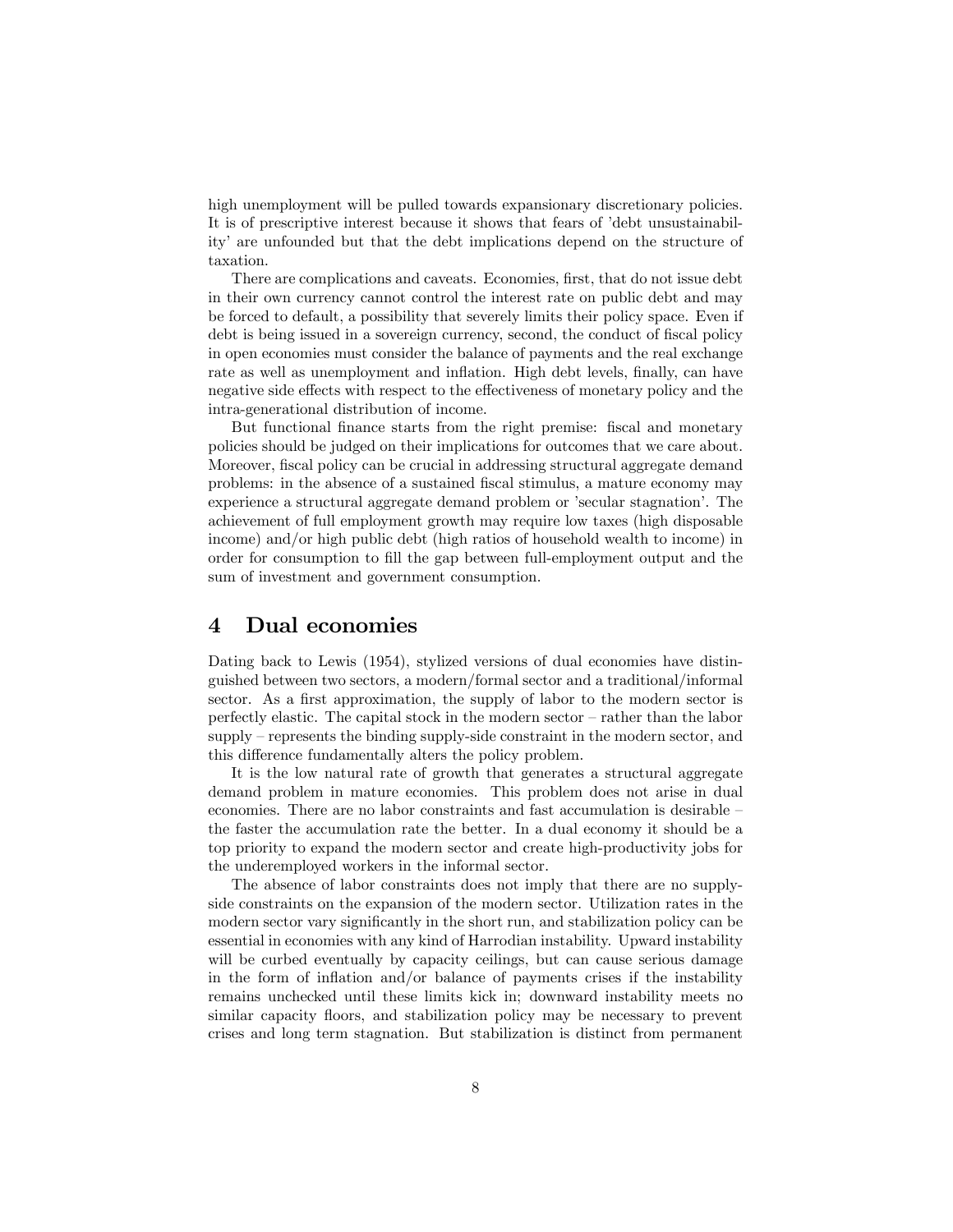fiscal stimulus.

Assuming successful stabilization, the capital-output ratio fluctuates around levels associated with the desired rate of utilization, and the economy faces a consumption-investment tradeoff. The expansion of the modern sector requires high accumulation rates, and high accumulation rates are associated with high shares of investment in income. $10$ 

A one-sector model can be used to formalize this argument if it is assumed that the modern sector can draw on an infinitely elastic labor supply from the traditional sector but that otherwise each of the two sectors is entirely selfcontained. With this assumption the equilibrium condition  $(2)$  still holds for the modern sector. The difference compared to the mature economy lies in the absence of labor constraints; there is no natural rate of growth for the modern sector in a dual economy.

Re-writing equation  $(2)$ , we have

$$
g = [1 - \frac{C}{Y} - \frac{G}{Y}] / \nu - \delta = [1 - f(t, w) - \gamma] / \nu - \delta
$$
 (5)

From equation (5) it follows that consumption must be squeezed to allow high accumulation. This squeeze on consumption can be achieved by increasing taxes. Successful development therefore will typically be associated with low government deficits and low public debt: the higher is the growth rate  $g$ , the lower must be the share of private consumption  $f(t, w)$ , and the higher, therefore, the required share of taxes in income and/or the lower the debt ratio  $b$  and the ratio of private sector wealth to income  $w$ .

Several comments may be in order. It is important to emphasize, first, that squeezing consumption need not imply a reduction in the living standards of the poor. Not all profits are invested, and many dual economies have rich elites. In principle, the resources for investment could come from policies that curb luxury consumption; in practice the political and economic power of the elites present obstacles to policies along these lines. It should be noted also that large parts of consumption' are mislabelled and should be considered investment. An obvious example is the misleading classification of public spending on education as public consumption. Spending on healthcare, food and housing for low-income families also contain significant elements of investment: a healthier and better educated workforce can raise labor productivity and profitability in the modern sector, and improve the prospects for future growth. Thus, prioritizing investment does not imply squeezing everything that is classified as consumption in the national accounts.

Second, it is clearly not enough to create space for private sector investment by cutting down consumption. Many essential investment projects will not be carried out by the private sector. Public investment in infrastructure, education and health is crucial for successful development; it complements and crowds in private investment. In this context it should be noted that not all modernsector activities are equally conducive to long-term economic growth and that

 $10$ The investment share has approached 50 percent in China, and the positive correlation between growth and the investment share is well established (e.g. Girardi and Pariboni 2018).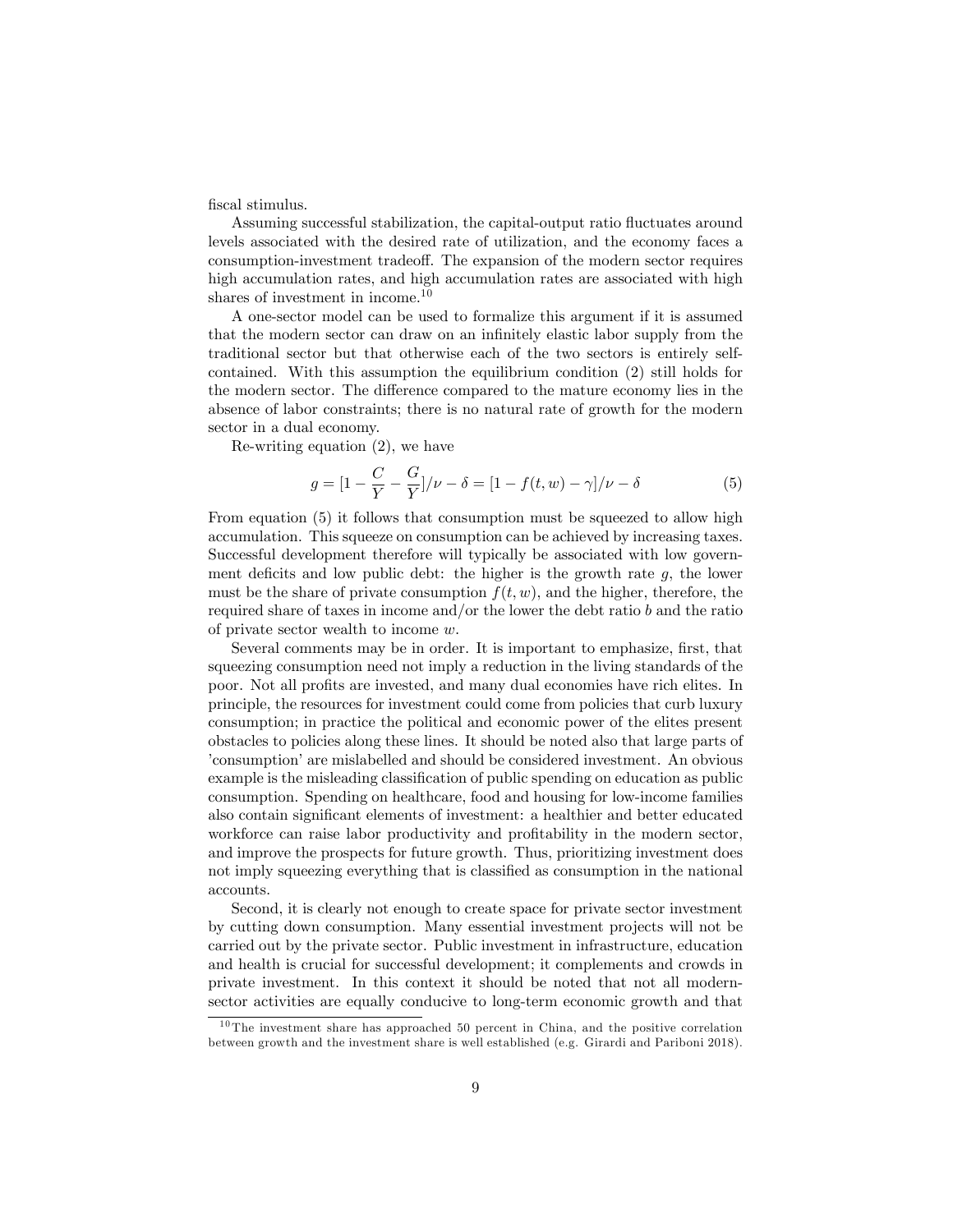industrial policy can play a decisive role in promoting structural transformation (e.g. Chang 2008).

Third, because of the importance of public investment it may be useful to distinguish explicitly between government consumption and government investment. Let  $\gamma$  denote the share of government *consumption* in income and let  $\mu$  be the fraction of total investment that is undertaken by government,  $I^G = \mu I$ . If the growth rate q and the capital-output ratio  $\nu$  are given independently of the share of government investment in total investment, it is now readily seen that a rise in the share of government investment increases the government deficit. The required tax share t, which is determined by equation  $(5)$ , will be independent of  $\mu$ . By contrast,  $\mu$  affects the share of total government spending which is given by  $\gamma + \mu q$ . Consequently, the importance of public investment introduces a caveat with respect to the inverse relation between public deficits and successful development. The deficits are increasing in  $\mu$ , and to the extent that successful development  $-$  fast growth of the modern sector  $-$  is associated with active government intervention and a large share of government investment in total investment, the implications for government deficits become ambiguous.

Equation (5) and the formal analysis in this paper, fourth, has focused on long-term growth, largely ignoring critical and difficult issues of stabilization. Macroeconomic instability deters long-term private investment, and aggregate demand policy should aim to secure a stable macroeconomic environment with appropriate levels and growth rates of demand for the output of the modern sector. Recessions should be countered by expansionary measures but, equally important, overheating of the economy should be avoided. The use of monetary policy to target inflation poses particular dangers in this respect. To the extent that the use of interest rates to control inflation is successful it may owe its success in large part to the effects on the real exchange rate. Exchange rate appreciation can put a damper on ináation, but overvalued exchange rates and balance of payments crises can also do great damage. Large fluctuations in real exchange rates, more generally, impede the long-run development of a modern tradable sector. $11$ 

As an illustration, consider the Brazilian experience since the early 2000s. The Brazilian economy benefitted from the commodities boom which saw broad indices of commodity prices treble between  $2002$  and  $2008$  and then  $-$  following a blip immediately after the financial crisis – return to and fluctuate around the 2008 level until 2014.

The commodities boom relaxed the balance of payments constraint, and Brazilian GDP grew relatively fast at about 4 percent between 2003 and 2011. The growth was driven in large part by consumption which increased at an average rate of about 5 percent. Private consumption was boosted by an impressive reduction in inequality; the Gini coefficient fell from about 58 percent in 2002 to 52 percent in 2014. The real minimum wage increased by more than 5 percent a year between 2000 and 2014, and social transfers expanded significantly, partly

<sup>&</sup>lt;sup>11</sup> The argument in this section has affinities with development theory, both new and old; e.g. Razmi et al. (2012), Ros (2013), Bresser-Pereira et al. (2015), Damill et al. (2016).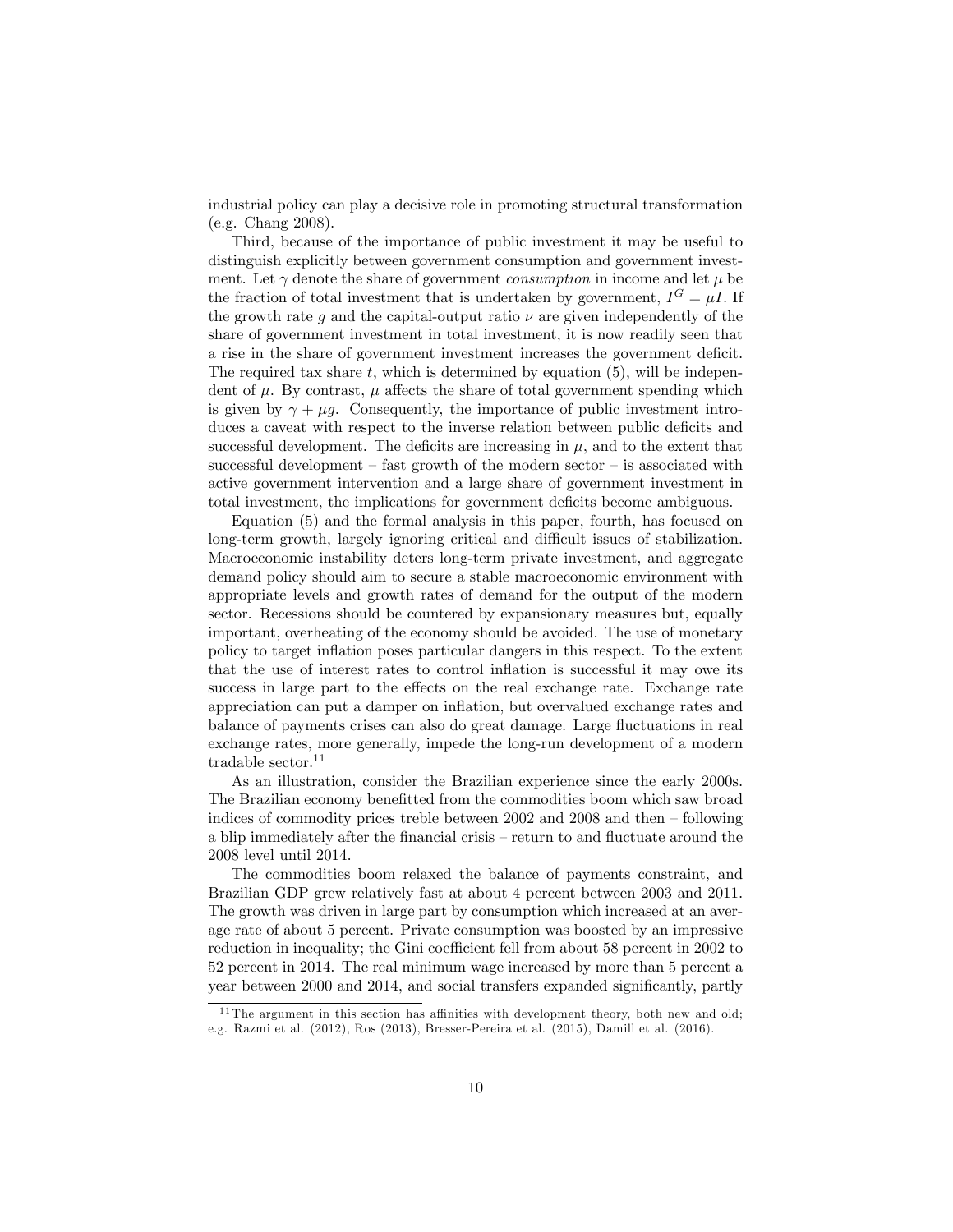as a result of indexation of many programs to the minimum wage (Summa and Serrano 2018). Policy intervention also contributed to a relaxation of credit constraints. Household debt increased from 10 percent of GDP in 2003 to more than about 25 percent by 2012; car sales more than trebled between 2002 and 2012; GDP from construction almost doubled between 2002 and 2012; and the ratio of employment in non-tradables over tradables sector rose from about 1.15 in 2002 to more than 1.6 in 2015 (Garber et al. 2018).

Inflation was kept in check by an appreciation of the Real. Inflation, which had peaked at over 17 percent in 2003, declined rapidly between 2003 and 2007, as the exchange rate moved from 3.8 Reais to one US dollar in 2003 to 1.6 Reais to the dollar in 2008. From 2007, however, inflation started increasing again, rising from about 3 percent in 2007 to about 10 percent in 2014. The current account had moved into surplus in  $2003$  – partly reflecting the rise in commodity prices and the benefits of a real depreciation of the Real between 2000 and 2003  $h$  but the surplus was short-lived. The current account soon deteriorated; it moved into deficit in 2007, and the deficit widened in the following years.

By 2014 Brazil was already moving towards a recession when commodity prices dropped precipitously. A deep recession followed, and ascendant rightwing movements are busily working to reverse the gains in income distribution.

This rough outline raises several questions. The large reductions of inequality were real achievements. But the distributional progress would have become more sustainable and the economy would have been in a better state when commodity prices collapsed, if some of the windfall gains from the commodity boom had been used to expand the formal sector. The relaxation of the balance of payments constraint could have allowed faster accumulation as well as some increase in consumption, without running up deficits on the current account. This did not happen. The share of investment in GDP increased modestly from a trough of about 18.5 percent of GDP in 2002-2005 to about 21 percent 2006-2008, but residential investment made up an increasing proportion of total investment (and the overall investment share stayed below its levels in the mid 1990s and far below the levels in the 1970s). The profit share started to fall from 2004 (Martins & Rugitsky 2018).

Putting it differently, the analysis points to some unpleasant Marxian arithmetic. In order to achieve significant, sustainable gains for the poor as well as an increase in accumulation, it may be necessary to confront entrenched interest and cut luxury consumption. The commodities boom gave Brazilian policy makers extra degrees of freedom, but their failure to confront the hard choices sacrificed accumulation and real progress in the structural transformation of the Brazilian economy in favor of short term transfers. This left Brazil  $-$  and the left-wing movements in Brazil  $-$  in a bad place when the commodities boom came to an end.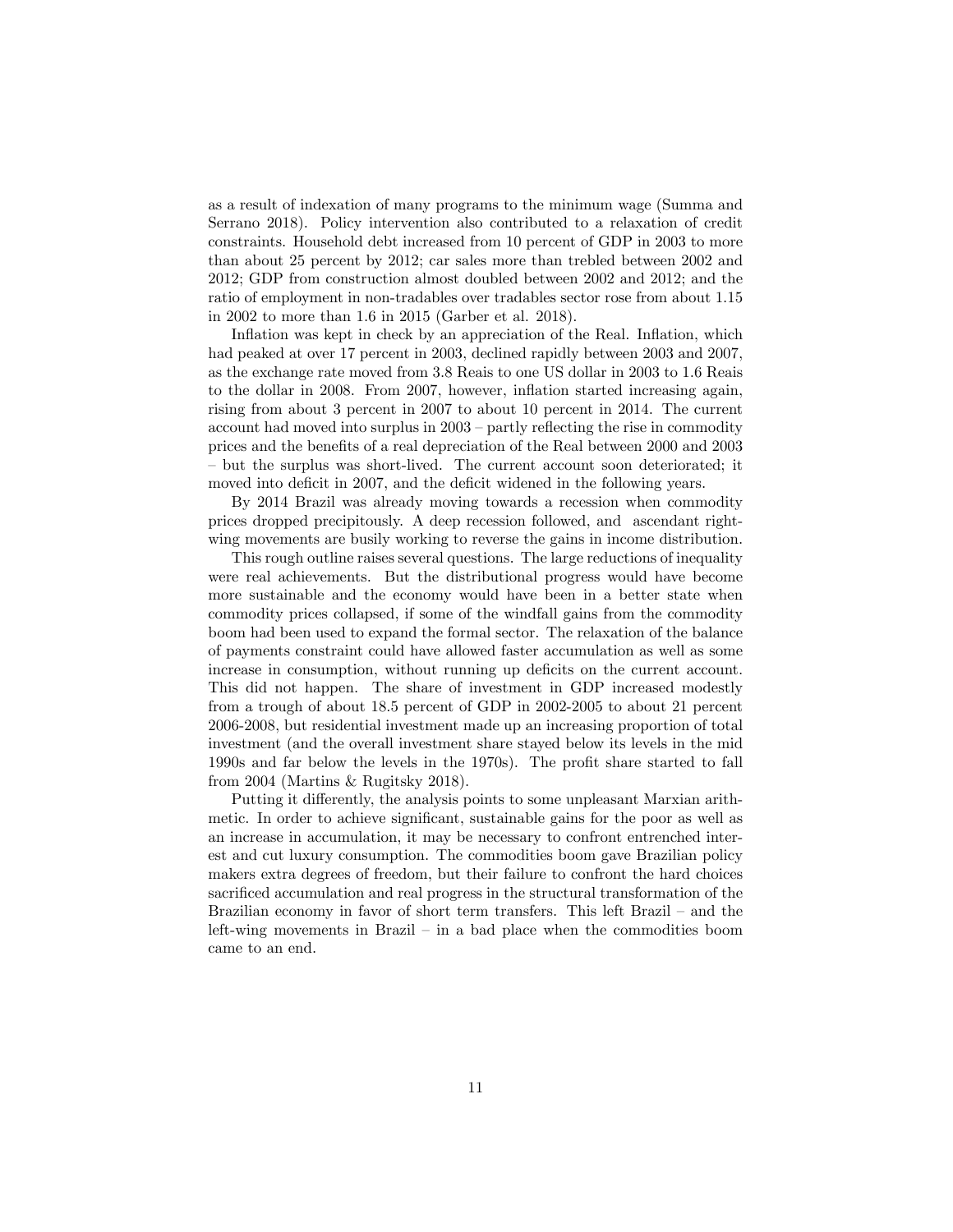## 5 Conclusion

The general theme of this paper can be put succinctly: the supply side matters.<sup>12</sup> It is important to make this fairly obvious point in part because the supply side has not always received the attention it deserves in the post-Keynesian literature.<sup>13</sup>

A recognition of the supply side has more than purely academic interest. Aggregate demand policies that work well in one economy may be disastrous in economies with a different supply side. The distinction between stylized mature and dual economies illustrates this general point.

A permanent stimulus may be needed in mature Harrodian economies with a low natural rate of growth. The warranted growth rate must be brought into equality with the natural rate, and the fiscal stimulus is helpful precisely because it retards the warranted rate. In dual economies, by contrast, a retardation of the warranted growth rate is the opposite of what one wants. Policy, instead, should aim at stabilizing the actual growth rate at a high warranted rate.

If the expansion of the capital stock relies on private investment, incentives must be created for firms in the modern sector to carry out the investment. Adequate demand for the formal-sector output becomes critical, and the management of aggregate demand becomes an essential prerequisite of fast growth. But capital constraints complicate the picture: it is not enough to create incentives for investment, the resources for investment must be available too.

In a capital constrained economy, a sustained increase in the rate of accumulation requires reductions in the shares of private or public consumption (or an increase in net imports). Simply boosting aggregate demand is not a viable development strategy. Dual economies face a two-fold challenge. They must create incentives for the expansion of the modern/dynamic/high-productivity sector and ensure that the resources for expansion will be available.

## References

[1] Ash, M., Basu, D. and Dube, A. (2017) "Public Debt and Growth: An Assessment of Key Findings on Causality and Thresholds". UMass De-

 $12$  The paper has not addressed the most challenging supply side constraint. Climate change and environmental problems more generally  $-\rho$  pose existential threats to all economies. A recognition of these threats, however, does not obviate the need to analyze the ways in which other supply-side constraints affect different economies. These differences exist independently of the environmental challenges, and an understanding of the differences will be important in designing policies to meet the challenges.

 $13$  Some prominent contributions appear to see the absence of supply-side constraints as a defining characteristic of the Kaleckian strand of post-Keynesian economics. Lavoie (2014) outlines "four crucial aspects" of the Kaleckian approach, one of them being that "the rate of utilization is assumed to be generally below unity, and labour is assumed not to be a constraint" (p. 360). In a similar vein, Hein (2014) describes the Kaleckian approach as treating "the rate of capacity utilization as an adjusting variable, not only on the short run, but also in the medium and long run" (p. 243) and suggests that "the labour supply cannot generally be seen as a constraint to growth" (p. 181)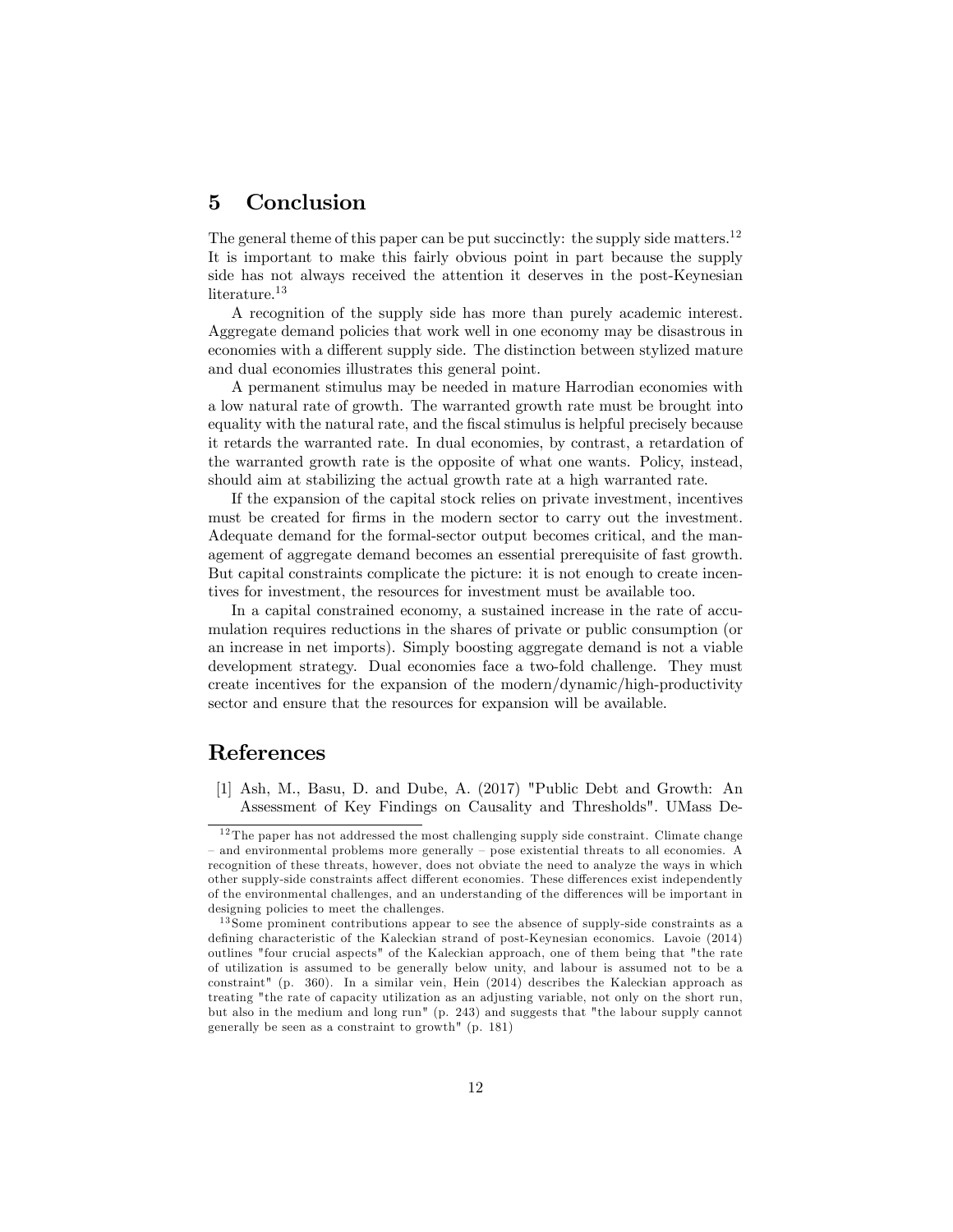partment of Economics WP 2017-10.

- [2] Bhaduri, A. and Marglin, S. (1990) "Unemployment and the real wage: the economic basis of contesting political ideologies". Cambridge Journal of Economics, 14(4), pp. 375-393.
- [3] Bresser-Pereira, L.C., Oreiro, J.L. and Marconi, N. (2015) Developmental macroeconomics.Abingdon: Routledge.
- [4] Chalk, N.A. (2000) "The sustainability of bond-financed deficits: and overlapping generations approach". Journal of Monetary Economics, Vol. 45, pp. 293-328.
- [5] Chang, Ha-Joon (2008) Bad Samaritans: The Myth of Free Trade and The Secret History of Capitalism. New York: Bloomsbury Press.
- [6] Damill, M., Rapetti, M. and Rozenwurcell, G. (eds.) (2016) Macroeconomics and Development. Roberto Frenkel and the Economics of Latin *America.* New York: Columbia University Press.
- [7] Dutt, A.K. (2006), 'Aggregate demand, aggregate supply and economic growth', International Review of Applied Economics, 20(3), 319-336.
- [8] Franke, R. (2018) "Can Monetary Policy Tame Harrodian Instability?" Metroeconomica, 69(3), pp. 593-618.
- [9] Garber, G., Mian, A., Ponticelli, J. and Sufi, A. (2018) "Household debt and recession in Brazil". NBER WP 25170.
- [10] Girardi, D. and Pariboni, R. (2018) "Autonomous Demand and the Investment Share". UMass Amherst Economics Working Paper 2018-18.
- "Seven unsustainable processes".  $[11]$  Godley, W. (1999) Strategic Analysis, January, Levy Economics Institute. Downloaded from http://www.levyinstitute.org/publications/seven-unsustainable-processes
- [12] Hansen, A. (1939). "Economic Progress and Declining Population Growth". American Economic Review, 29(1), pp. 1-15.
- [13] Hein, E. (2014) Distribution and Growth After Keynes. Elgar.
- [14] Hendry, D.F. and Muellbauer, J.N.J. (2018) "The future of macroeconomics: macro theory and models at the Bank of England". Oxford Review of Economic Policy,  $34(1-2)$ , pp. 287-328.
- [15] Krugman, P. (1998) "It's baaack: Japan's slump and the return of the liquidity trap". *Brookings Papers on Economic Activity*,  $29(2)$ , pp. 137– 206.
- [16] Lavoie. M  $(2014)$  *Post-Keynesian Economics*. Elgar.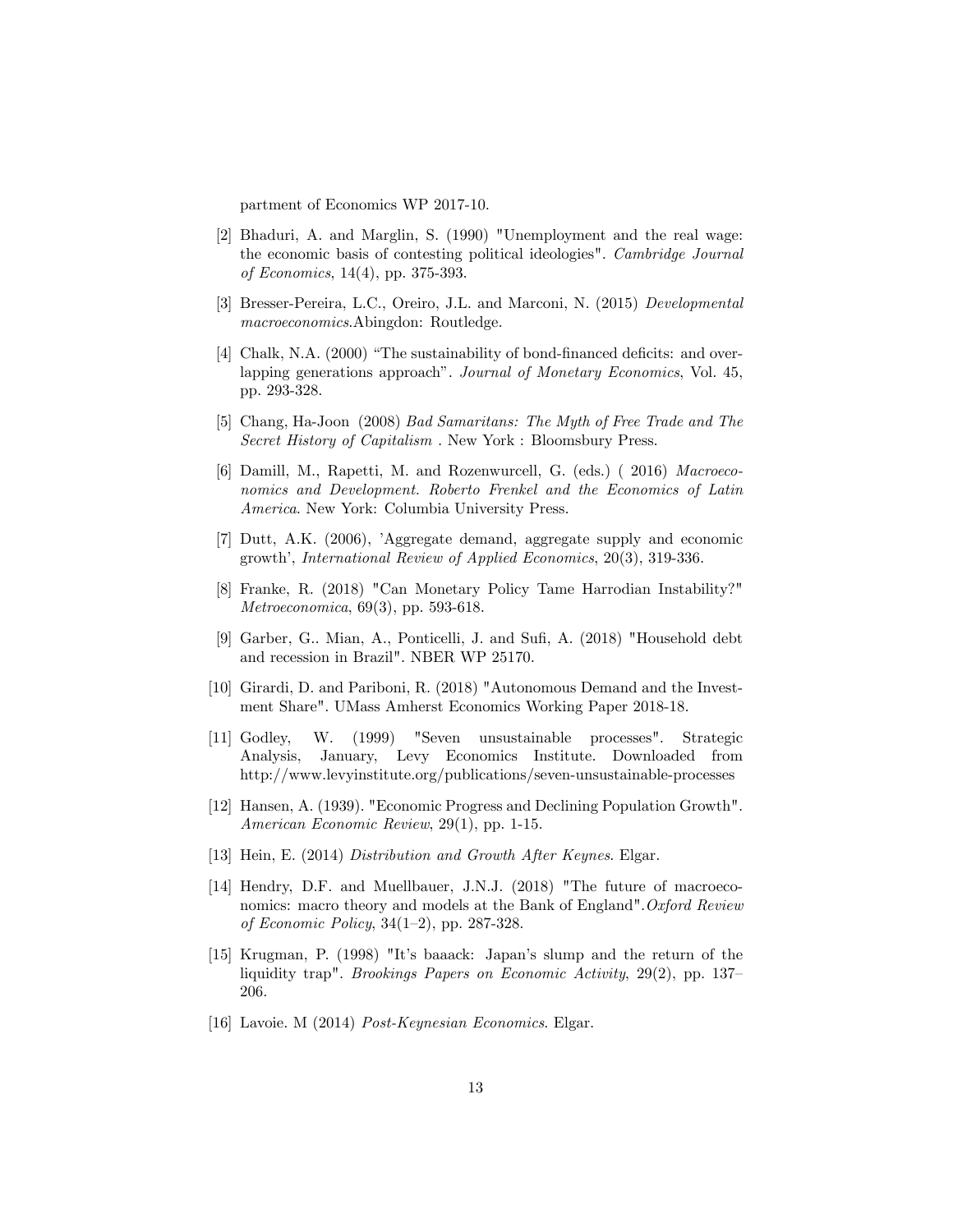- [17] Lerner, A.P. (1943) "Functional Finance and the Federal Debt". Social *Research*,  $10(1)$ , pp. 38-51.
- [18] Lewis, W.A. (1954) "Economic development with unlimited supplies of labor". The Manchester School,  $22(2)$ , pp. 139-191.
- [19] Marglin, S. and Bhaduri, A. (1990) "Profit squeeze and Keynesian theory". In S. Marglin and J. Schor (eds), The Golden Age of Capitalism: Reinterpreting the Postwar Experience, Oxford: Clarendon, pp. 153-186.
- [20] Martins, G. K. and Rugitsky, F. (2018) "The commodities boom and the profit squeeze: output and profit cycles in Brazil (1996-2016)". FEA-USP Working Paper 2018-9.
- [21] Nakatani, T. and Skott, P. (2007) "Japanese Growth and Stagnation: A Keynesian Perspective". Structural Change and Economic Dynamics, Vol. 18 (3), pp. 306-332.
- [22] Palley, T. (2002) "Economic Contradictions Coming Home to Roost? Does the U.S. Economy Face a Long-Term Aggregate Demand Generation Problem?". Journal of Post Keynesian Economics",  $25(1)$ , pp. 9-32.
- [23] Razmi, A., Rapetti, M. and Skott, P. (2012) "The Real Exchange Rate and Economic Development". Structural Change and Economic Dynamics, Vol. 23, 151-169.
- [24] Reinhart, C.M. and Rogoff, K.S.  $(2010)$  "Growth in a Time of Debt". American Economic Review Papers and Proceedings, 100 (May), pp. 573–578.
- [25] Ros, J. (2013) Rethinking economic development, growth and institutions. Oxford: Oxford University Press
- [26] Ryoo, S. and Skott, P. (2013) "Public Debt and Full Employment in a Stock-Flow Consistent Model of a Corporate Economy". Journal of Post *Keynesian Economics*, 35  $(4)$ , pp. 511-527.
- [27] Ryoo, S. and Skott, P. (2017) "Fiscal and Monetary Policy Rules in an Unstable Economy". Metroeconomica, 68:3, pp. 500-548
- [28] Schlicht, E. (2006) "Public Debt as Private Wealth: Some Equilibrium Considerations." Metroeconomica, 57 $(4)$ , 494-520.
- [29] Skott, P. (2001) "Demand Policy in the Long Run." In P. Arestis, M. Desai and S. Dow (eds.), Money Macroeconomics and Keynes, Routledge, pp. 124-139.
- [30] Skott, P. (2016a) "Public Debt, Secular Stagnation and Functional Finance". In M. O. Madsen and F. Olesen (eds) Macroeconomics After the Financial Crisis: A Post-Keynesian Perspective, Routledge.